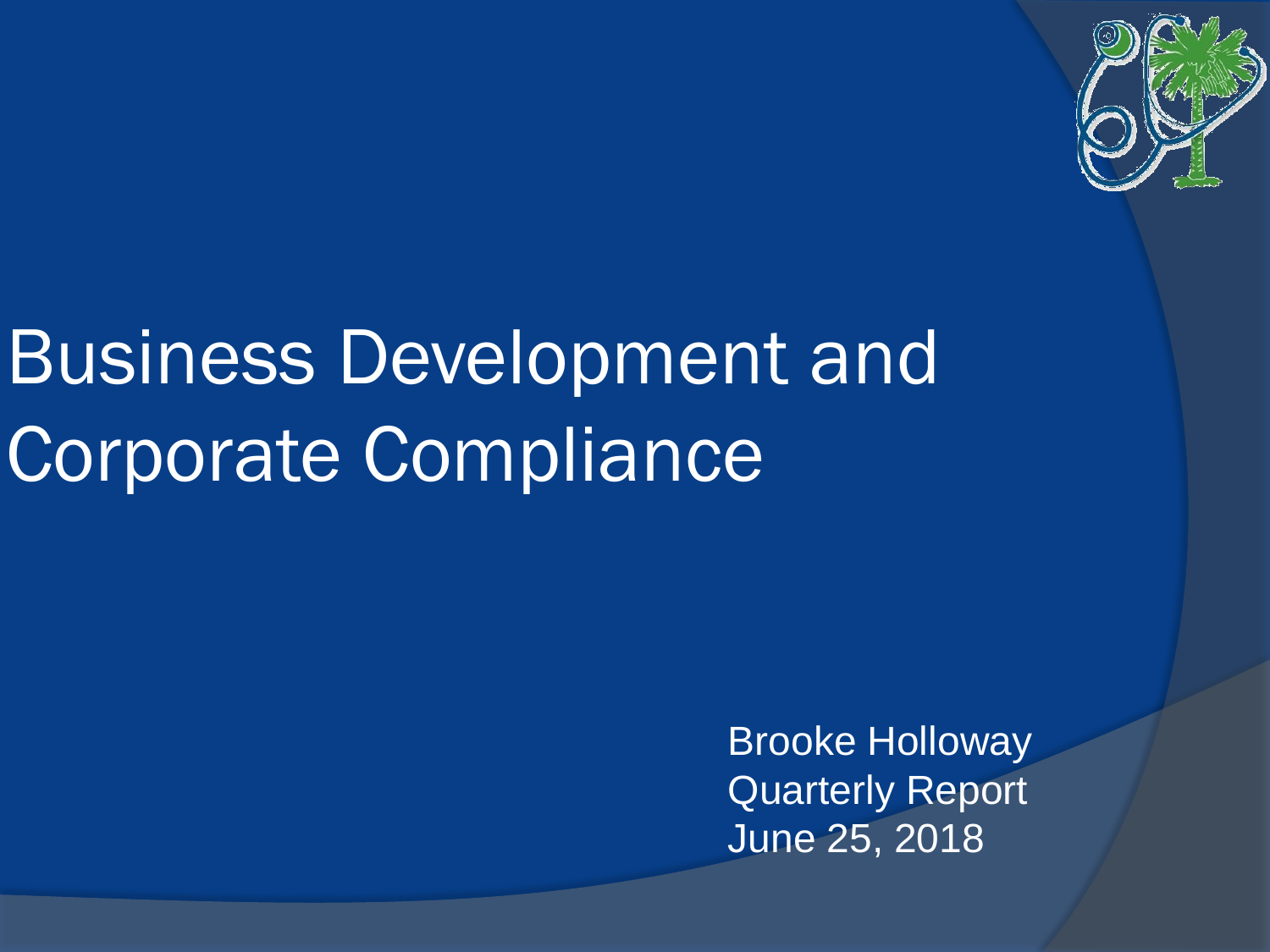# HR Update (Metrics)

- Since March 26 (Last Report)
	- 9 New Hires
		- o 2 Clinical Support Staff
		- 2 Early Childhood Services Staff
		- 1 Pharmacist
		- 1 Executive Assistant
		- 1 Patient Service Representative
		- 1 Director of Quality and Population Health
		- 1 Behavioral Health Specialist
	- 3 New Performance Improvement Plans

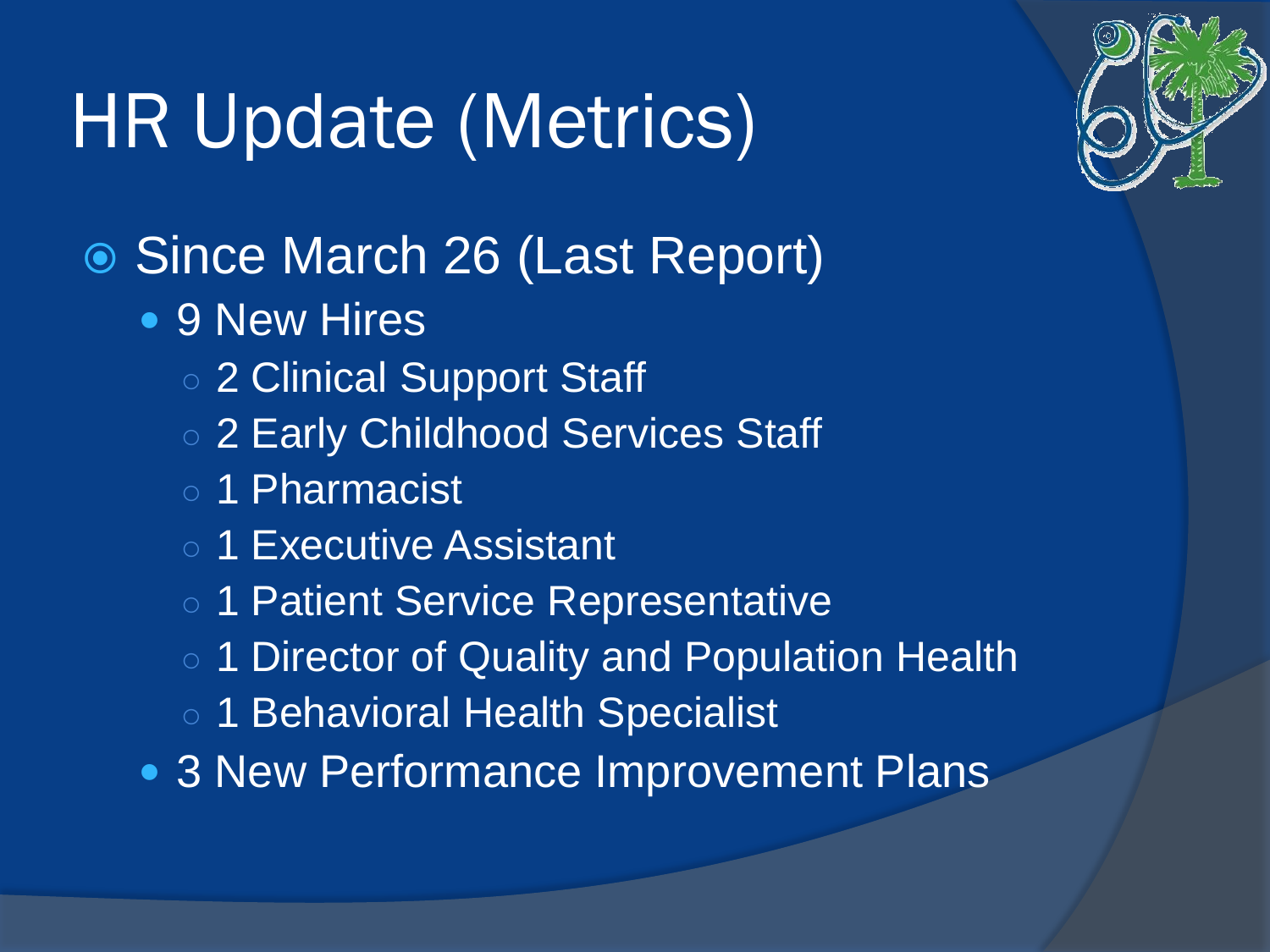# HR Update (Metrics)



- 4 Separations
	- 3 Voluntary/1 Involuntary
		- 2 Clinical Support Staff
		- 1 Patient Service Representative
		- 1 Pediatrician

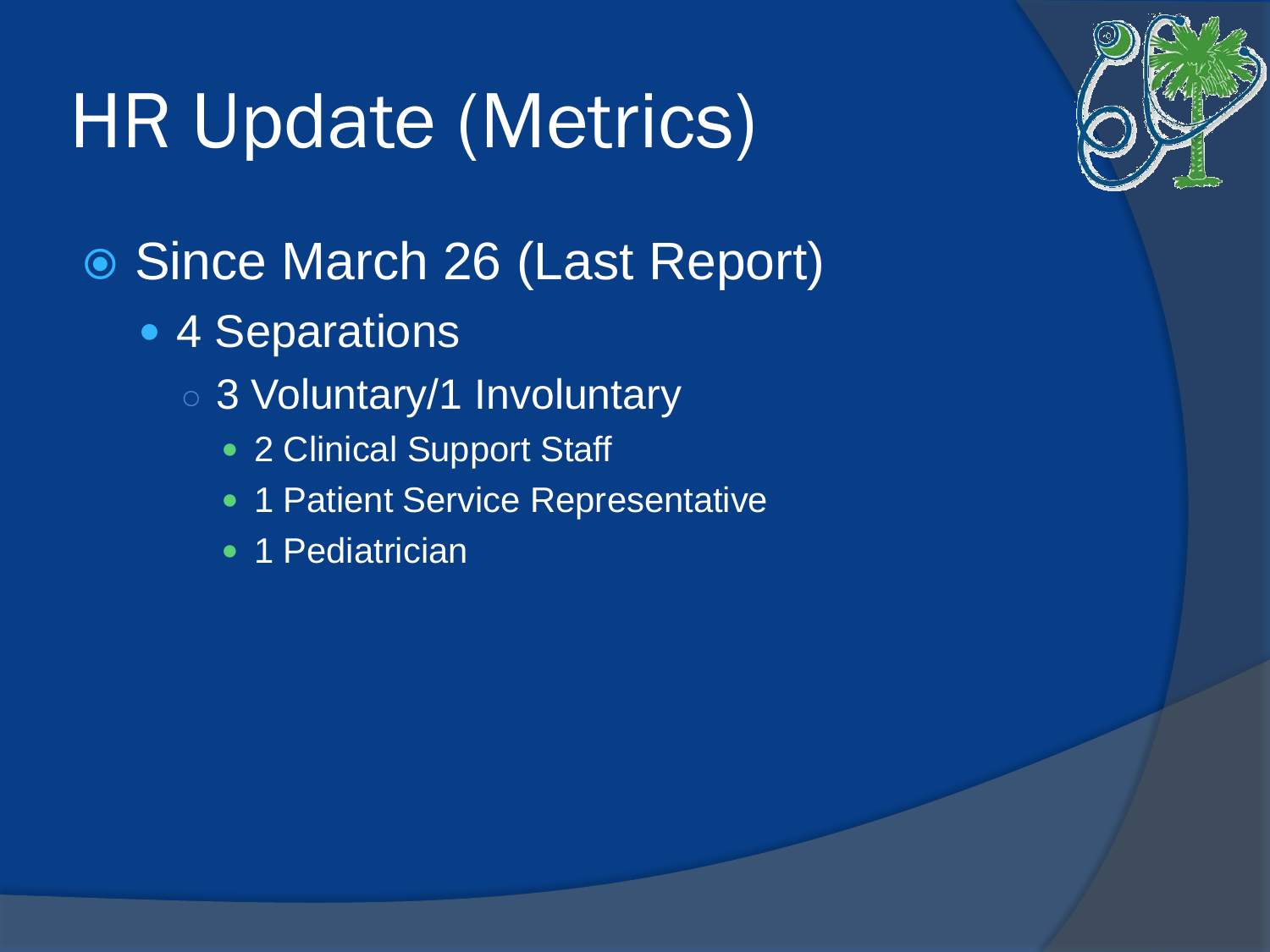### HR Update (Metrics)

Current Vacancies (non-provider)

- Patient Account Rep (Billing)
- Pharmacy Tech (CCP Northwest)
- Pediatrician
- Bilingual Patient Service Rep (HomeTown)
- Floater Patient Service Rep (Bilingual Pref.)
- LPN (Lakelands)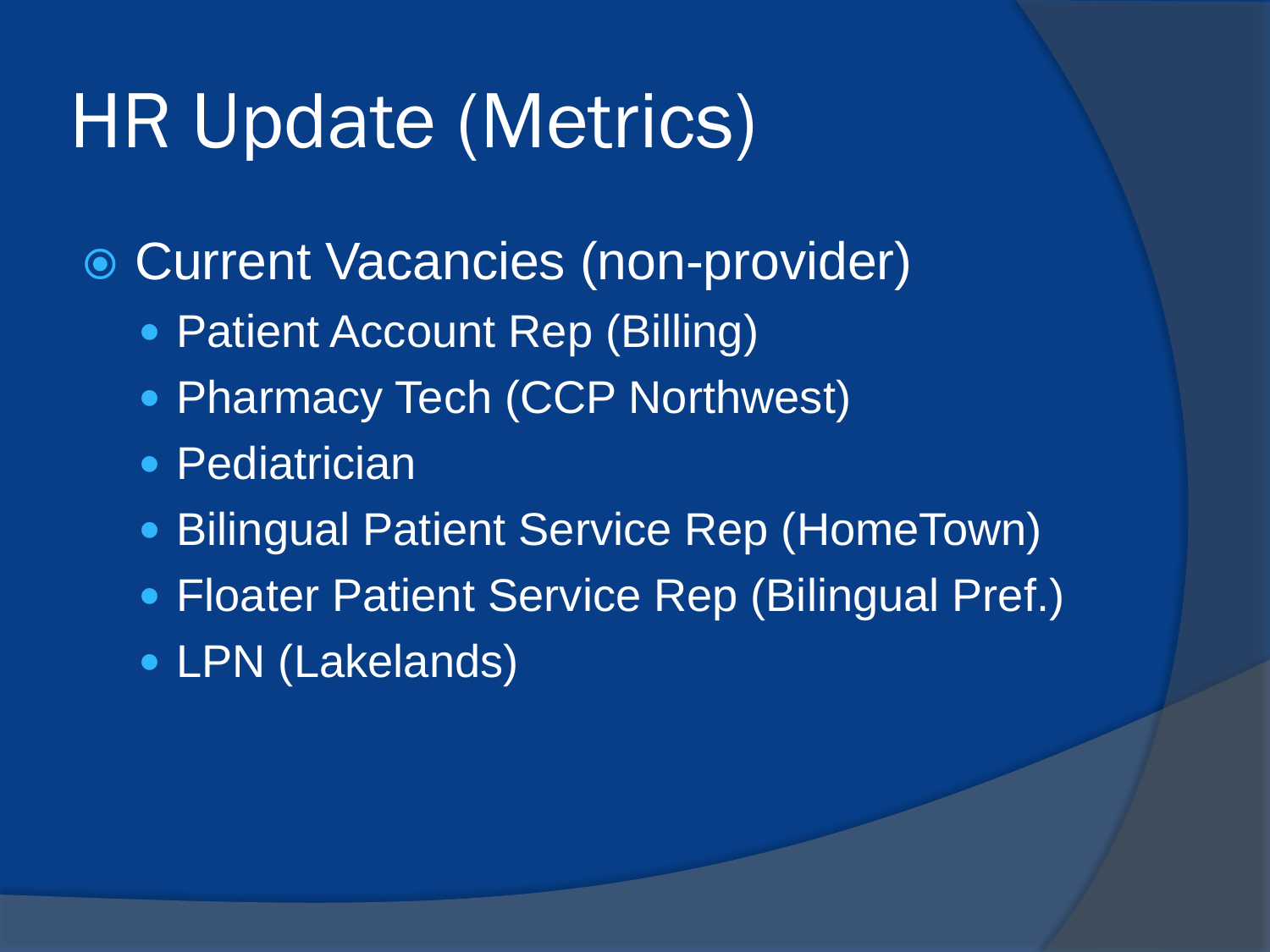### From the Desk of…Rachel (Marketing and Development Coordinator)

- In the process of creating the 2018 Employee Satisfaction Survey
- Adding PCMH information to all CHC printed materials
- **Scripting/Recording a presentation that can be** utilized for mini-orientations for students (possible recruitment)
- **Transitioning from Accent Health to Health Media** Network for media devices at sites, allowing us to personalize and brand the information
- Working on the creation of a virtual "company store" for CHC merchandise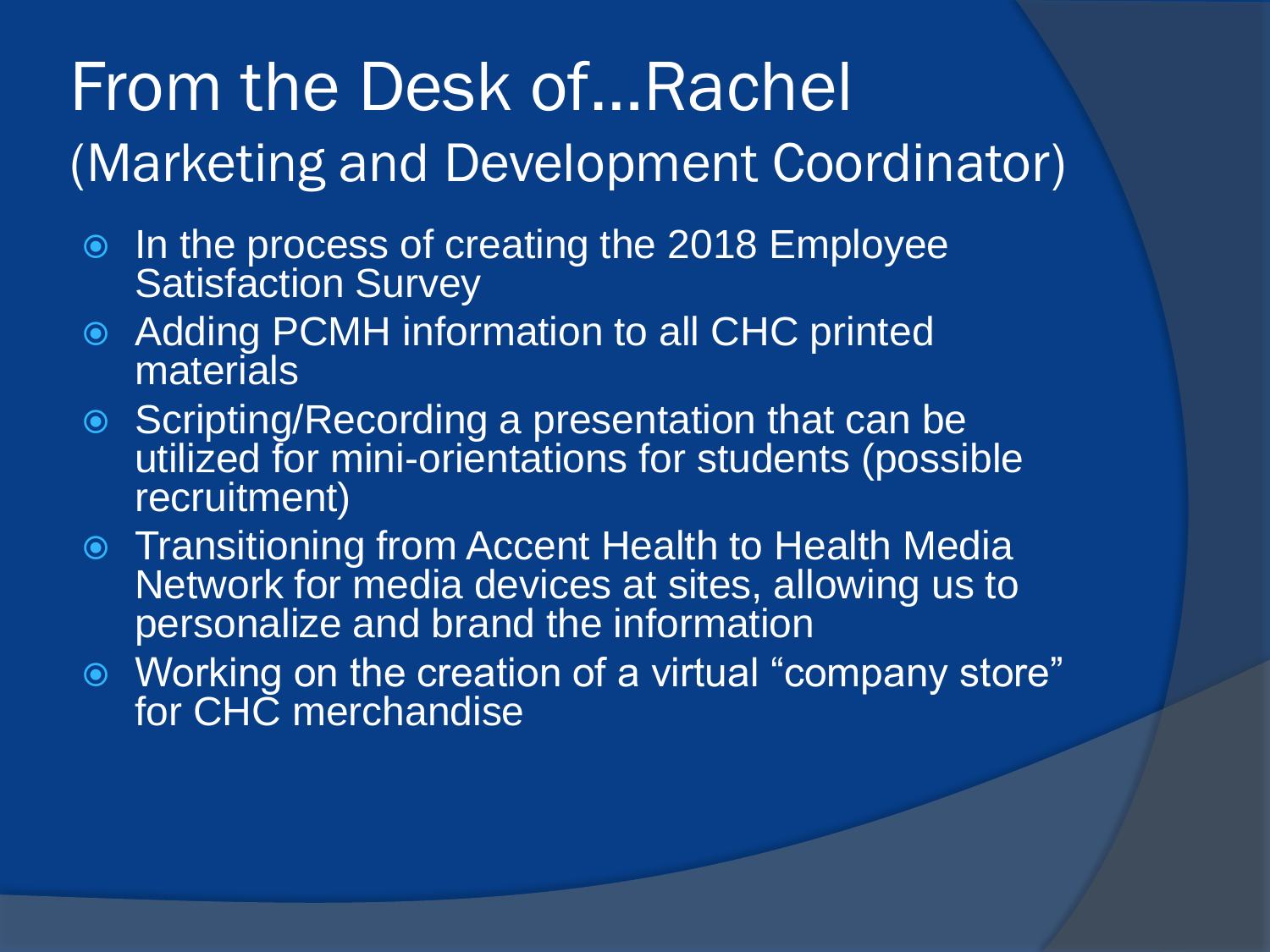From the Desk of…Kacie (Credentialing and Contract Management Specialist)

- FY19 Provider Contracts drawn up and out for signature
	- Because we recently updated our contract language and had it reviewed by an attorney, we are listening to provider feedback during the initial signing period and will incorporate changes as needed/approved.
- **Continuing to monitor provider and clinical** support licensure/certifications
- **Continuing to monitor and update contract renewals**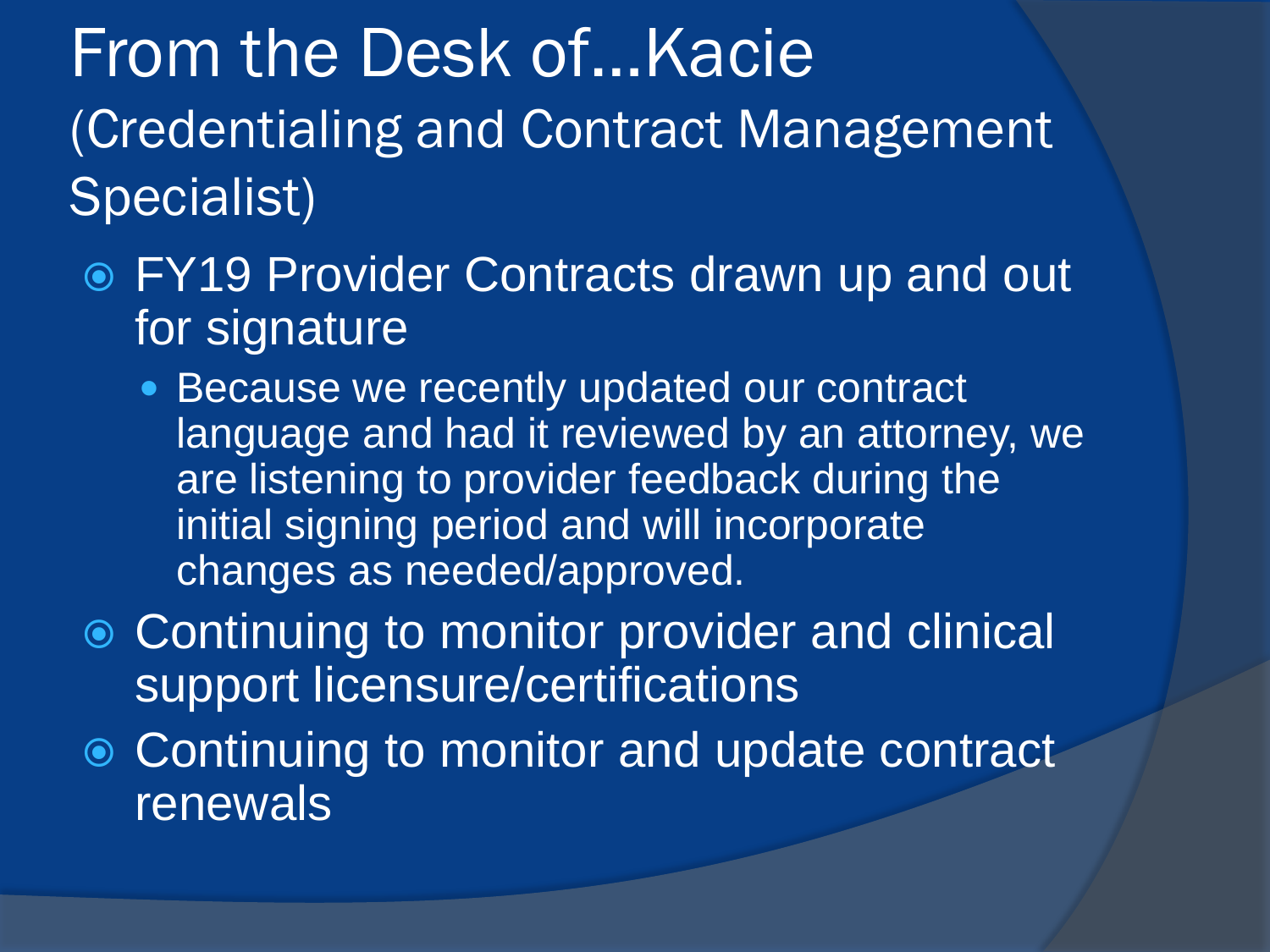#### From the Desk of…Shelley (Personnel Coordinator)

- New partnerships with Anderson University and North Greenville University's clinical programs (looking at PC)
- **Continuing to refine the process of** accepting and onboarding students
	- Working on a remote orientation that will not only allow for EHR training but will also include an intro to FQHC's
- Assisting with audits/reviews (internal and external)
- **Continuing to refine HR processes**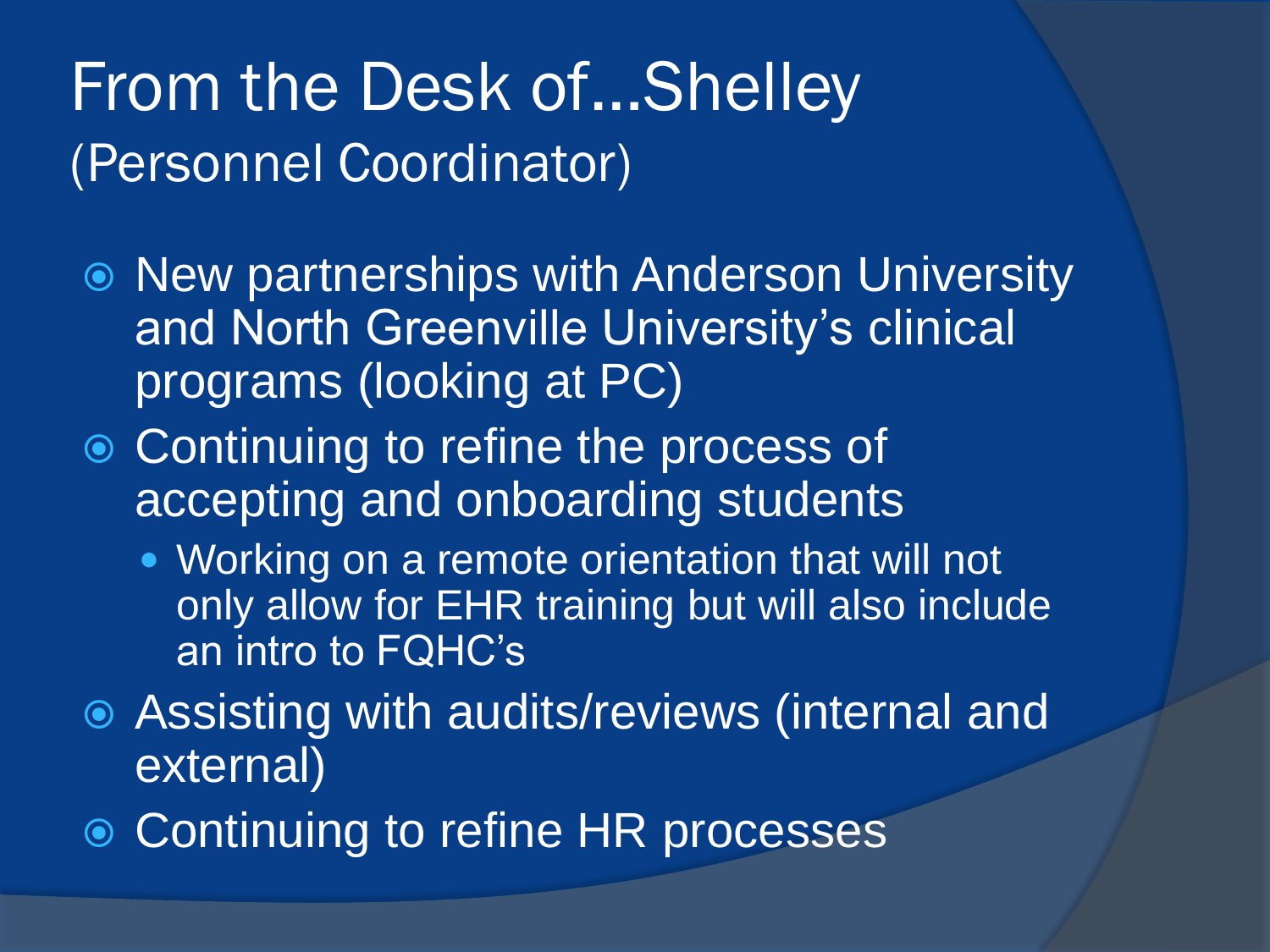#### From the Desk of…Georgia (Early Childhood Services)

 Recently hired the Parents as Teachers supervisor and the Clinical Supervisor/Family Assessment Worker for Healthy Families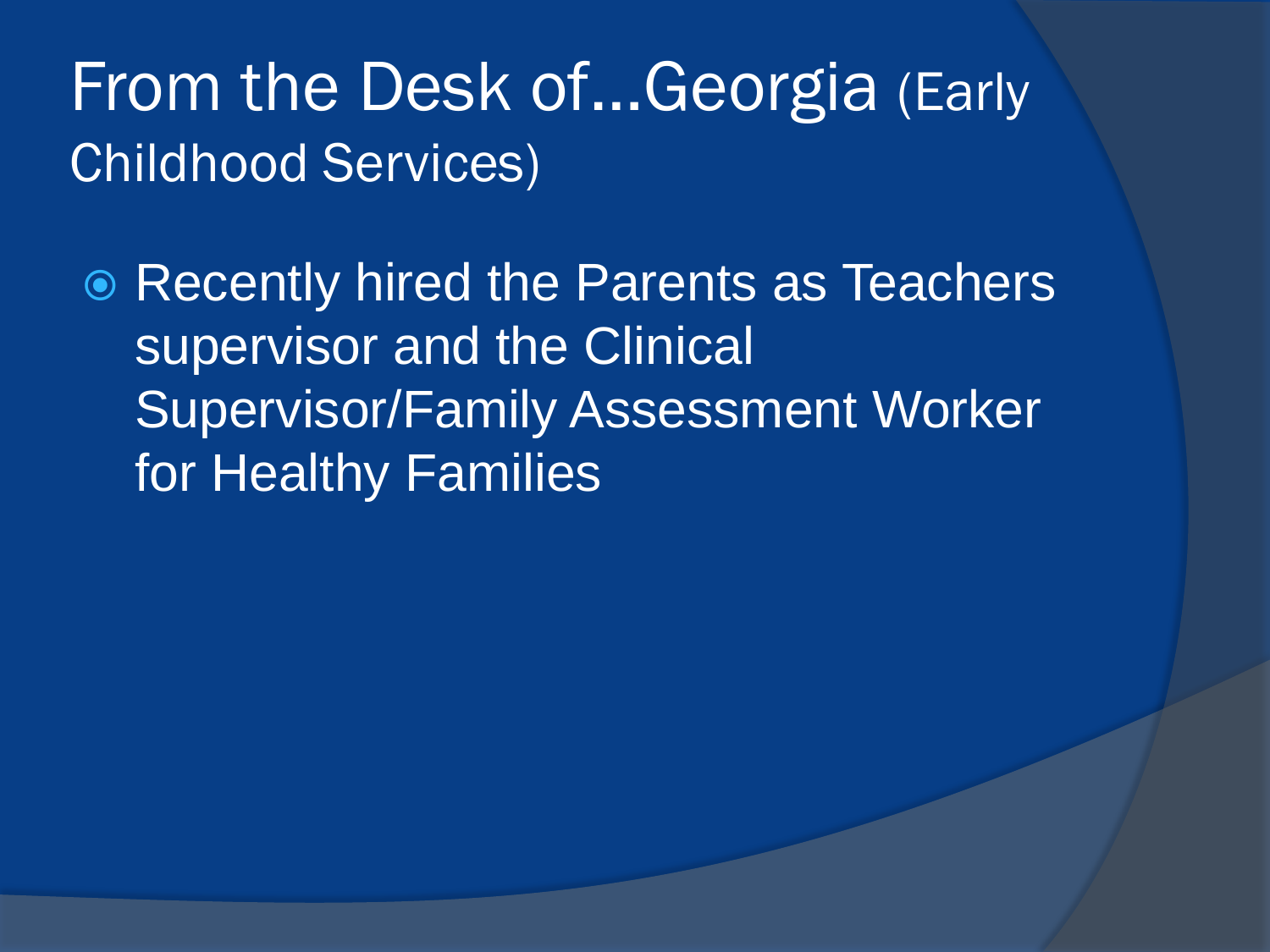### Early Childhood Services Data

|                                 | Jan-18 Feb |     | March | April | May |
|---------------------------------|------------|-----|-------|-------|-----|
| <b>Caseloads (Current)</b>      |            |     |       |       |     |
| <b>Parents as Teachers</b>      | 33         | 37  | 40    | 47    | 56  |
| <b>Nurse Family Partnership</b> | 63         | 52  | 49    | 49    | 50  |
| <b>Healthy Families</b>         | 33         | 29  | 28    | 28    | 28  |
| <b>Healthy Steps</b>            |            |     |       | 103   | 139 |
| <b>Total</b>                    | 129        | 118 | 118   | 227   | 273 |
| <b>Home Visits Completed</b>    |            |     |       |       |     |
| Parents as Teachers             | 46         | 55  | 65    | 79    | 90  |
| <b>Nurse Family Partnership</b> | 81         | 87  | 80    | 76    | 87  |
| <b>Healthy Families</b>         | 63         | 66  | 70    | 60    | 62  |
| <b>Healthy Steps</b>            |            |     |       | 103   | 139 |
| <b>Total</b>                    | 190        | 208 | 215   | 318   | 378 |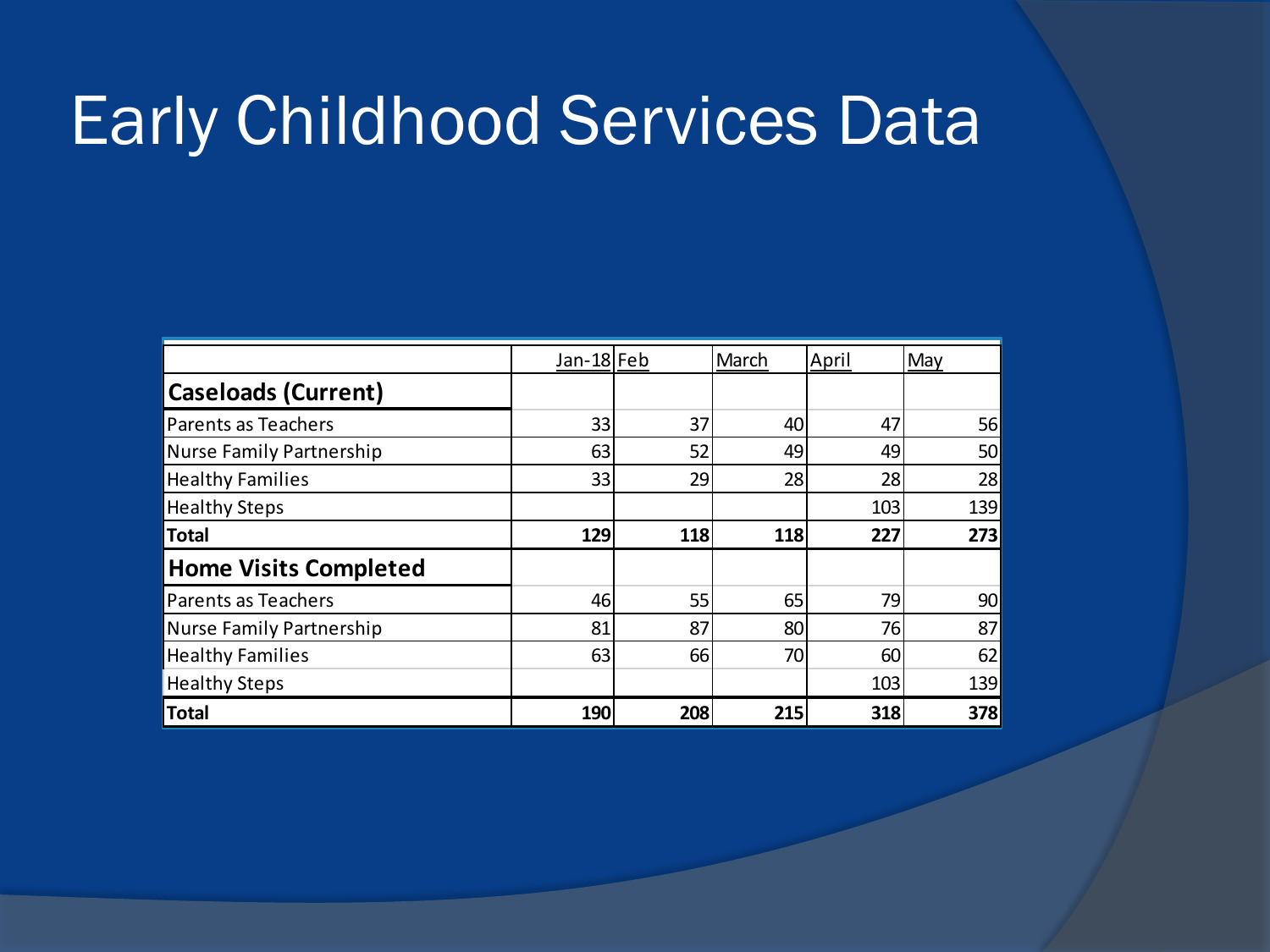#### From the Desk of…Shantate (Community Health Specialist)

- Attended Choose Well training (contraceptive counseling)
- SEPTEP Update (HIV Grant)
	- Grant requirements completed
	- **Piloting opt-out HIV testing at Uptown**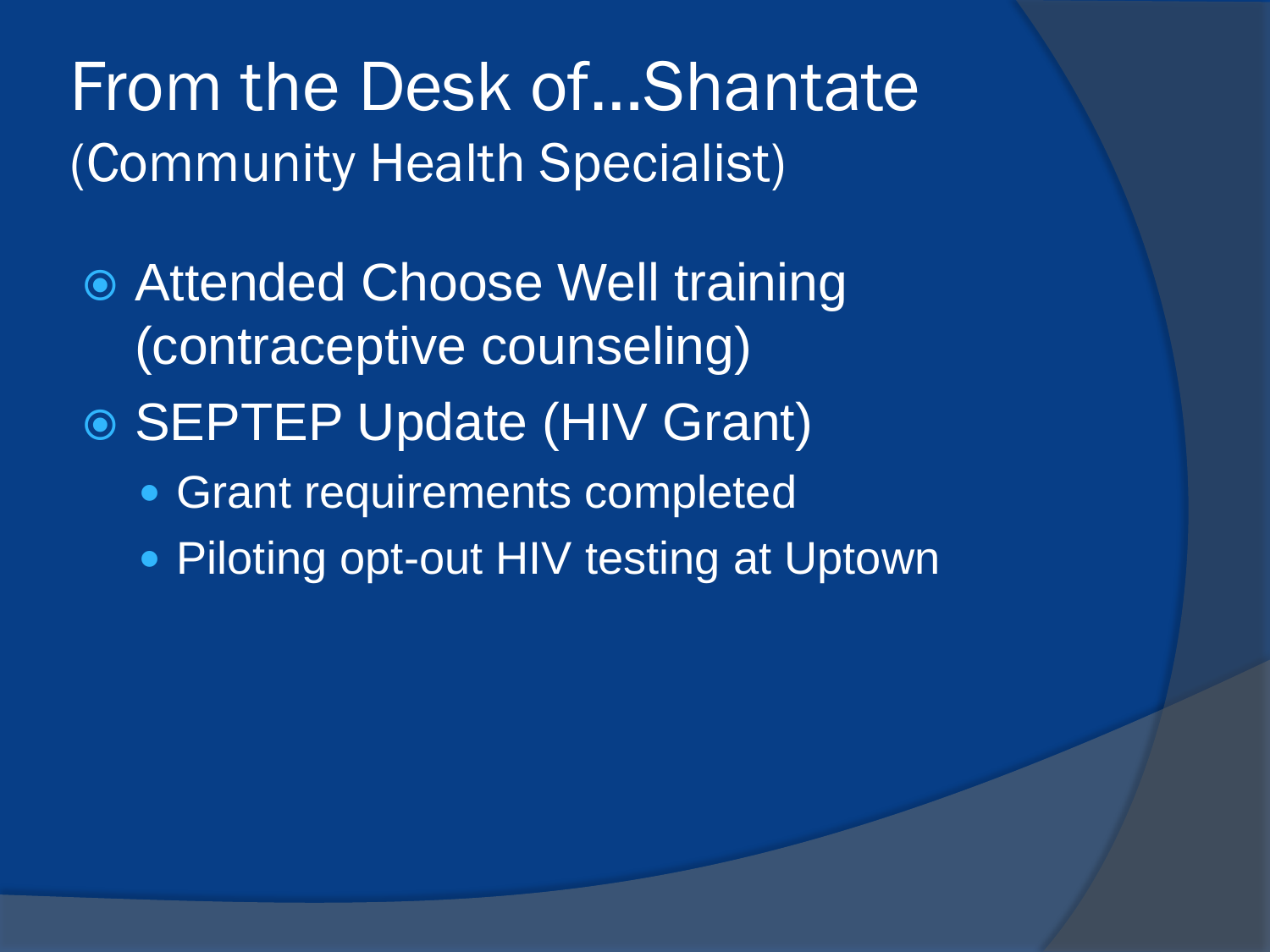#### From the Desk of…Kathy (Community Health Specialist)

#### ● Migrant Clinic Update

- **Wednesdays averaging 15-17 patients**
- **Saturdays varying from 13 or so patients to** 20+
- Have picked up Costa Layman Farms, Walter P. Rawl, and Amick Farms. Looking at others.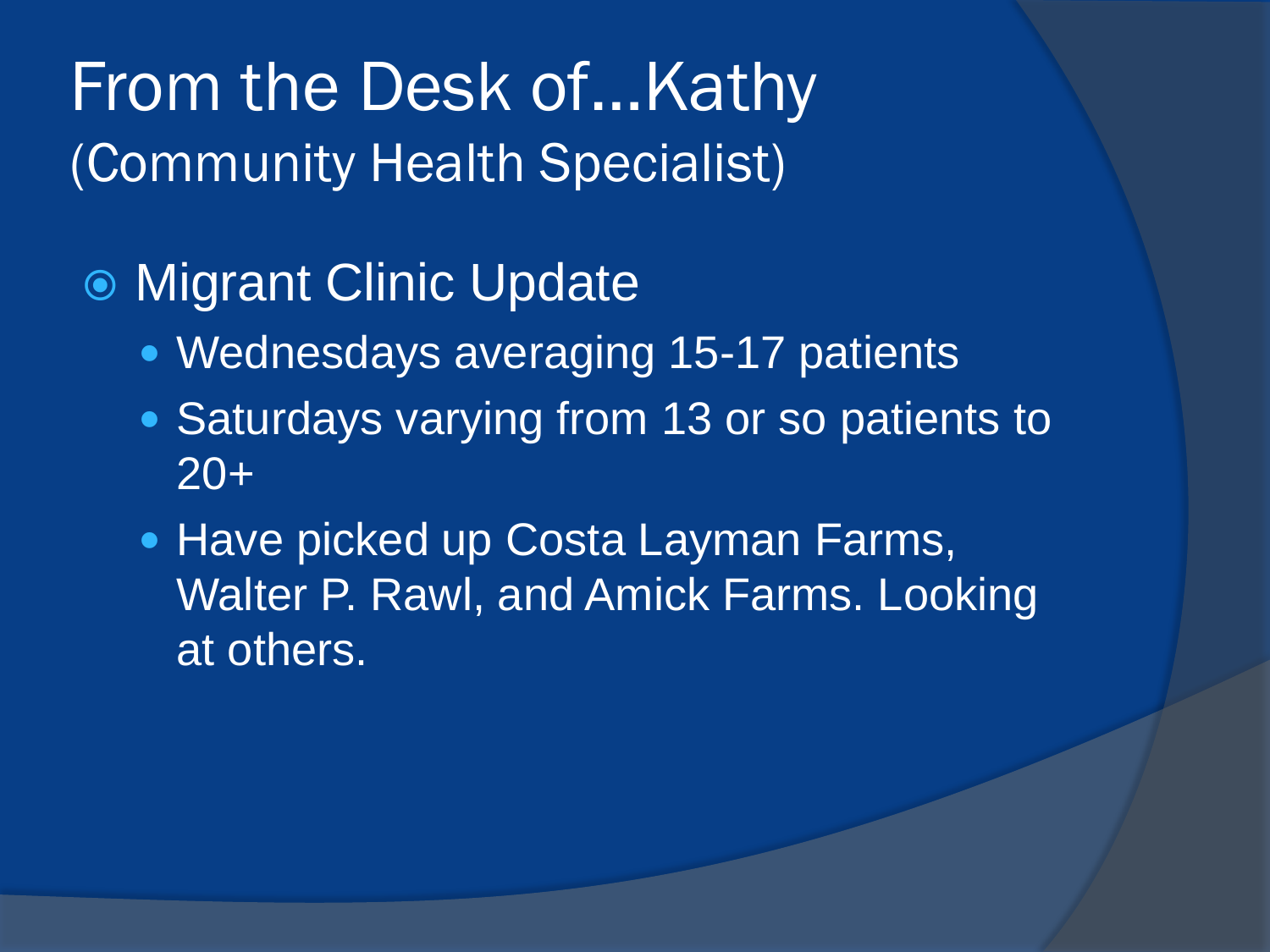# Benevolence Fund Update (Quarterly)

| 4/2/2018  | \$14.56 |
|-----------|---------|
| 5/18/2018 | \$14.13 |
| 5/22/2018 | \$43.60 |
| 6/15/2018 | \$16.32 |
| 6/15/2018 | \$19.58 |
| 6/15/2018 | \$44.08 |

Meds (CCP-Village) Meds (CCP-Village) Meds (CCP-Village) Meds (CCP-Village) Meds (CCP-Village) Meds (CCP-Village)

Current Available Balance: \$10,222.57

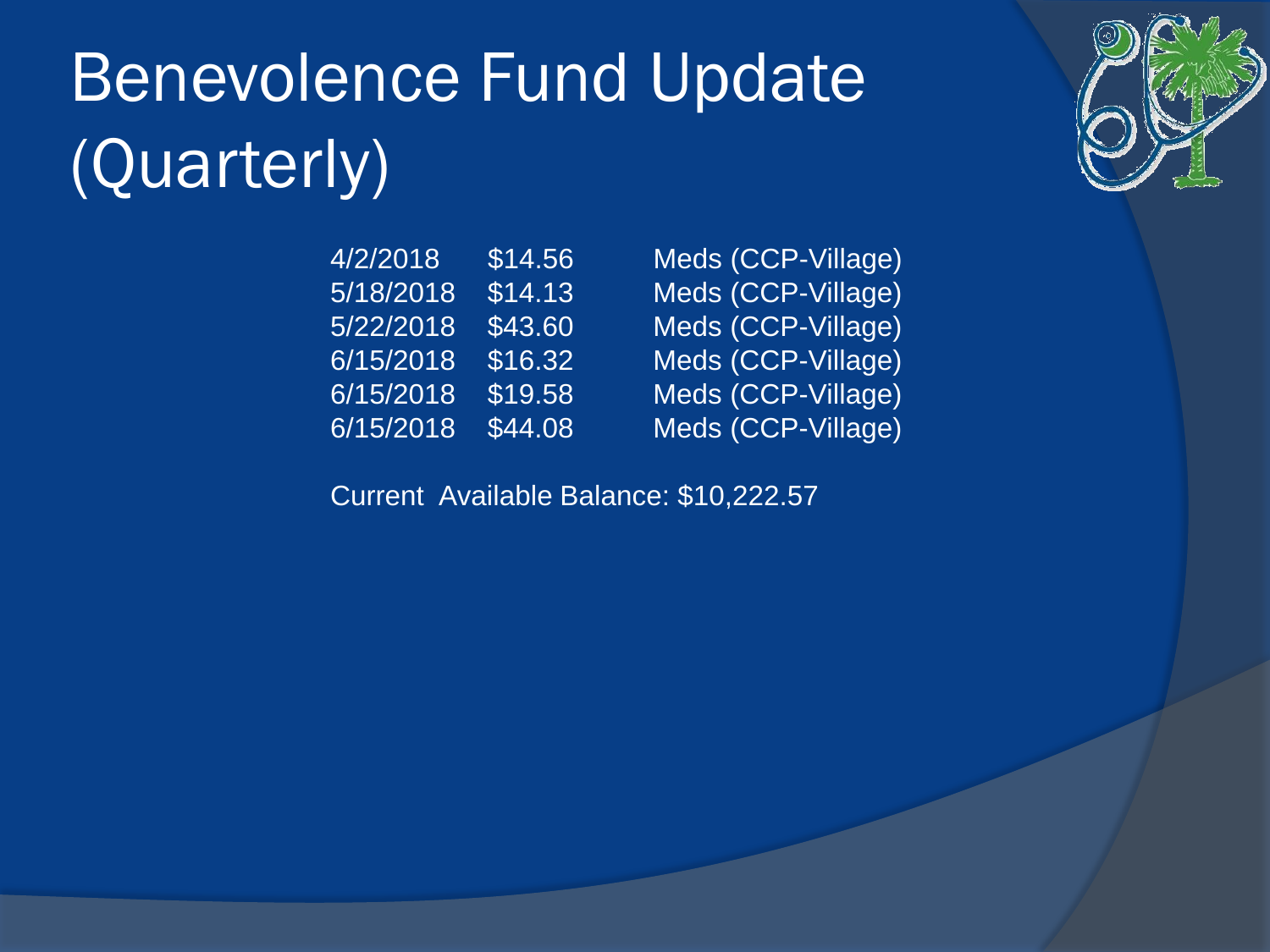### Special Projects Etc. (Development)

#### AIMS

- Behavioral Health Specialist hired
- Working to finalize some details before we start SBIRT
- **◎ SEPTEP** 
	- Piloting opt-out HIV testing
- Choose Well
	- Working to finalize details prior to full implementation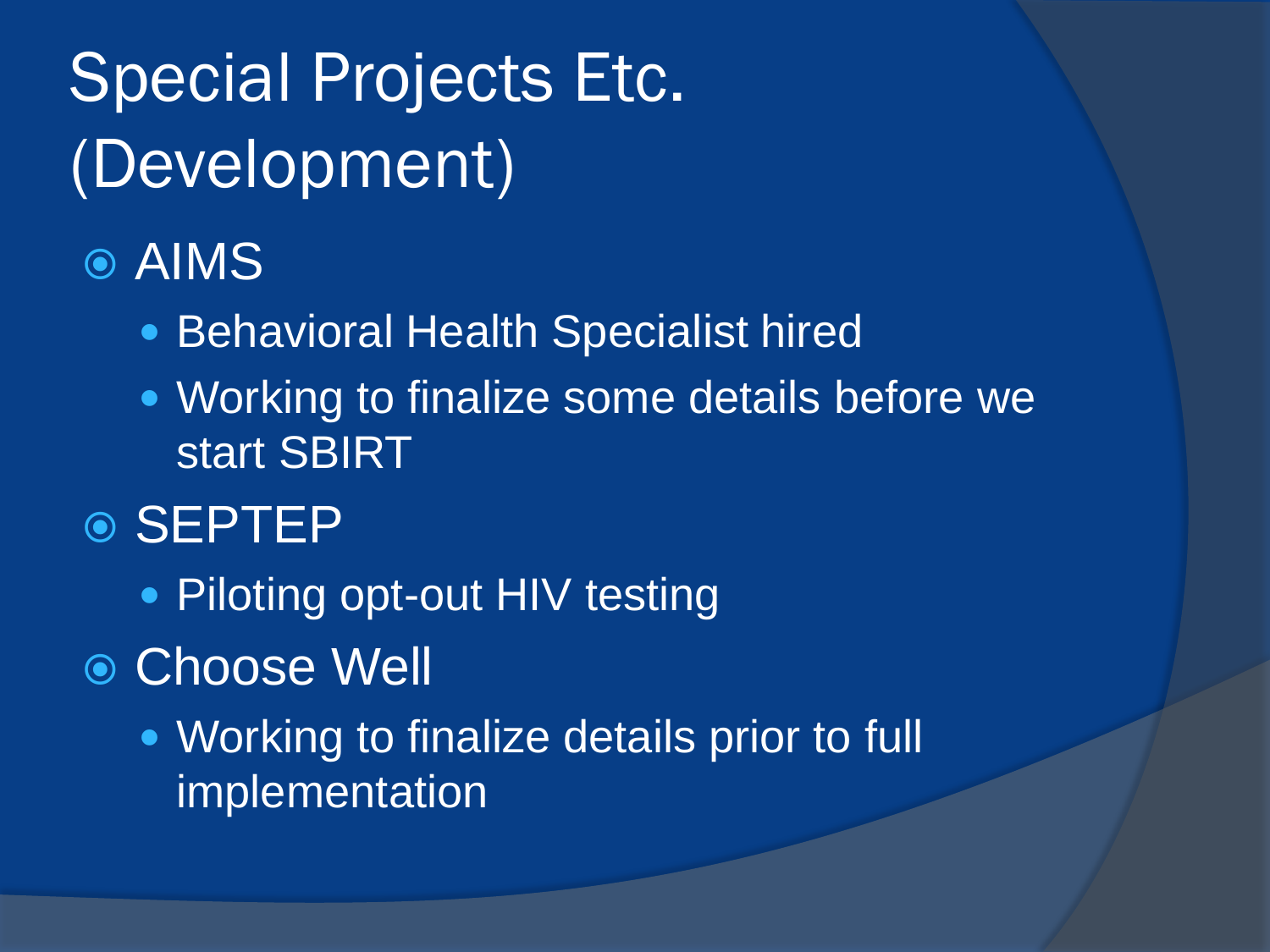### On the Drawing Board

- **Beginning discussion with dentists in** Greenwood area about potential partnership opportunities (Development)
- Evaluating additional funding opportunities for substance abuse/behavioral health/primary health integration

 Working to transfer some additional provider staff-related responsibilities to Kacie's role